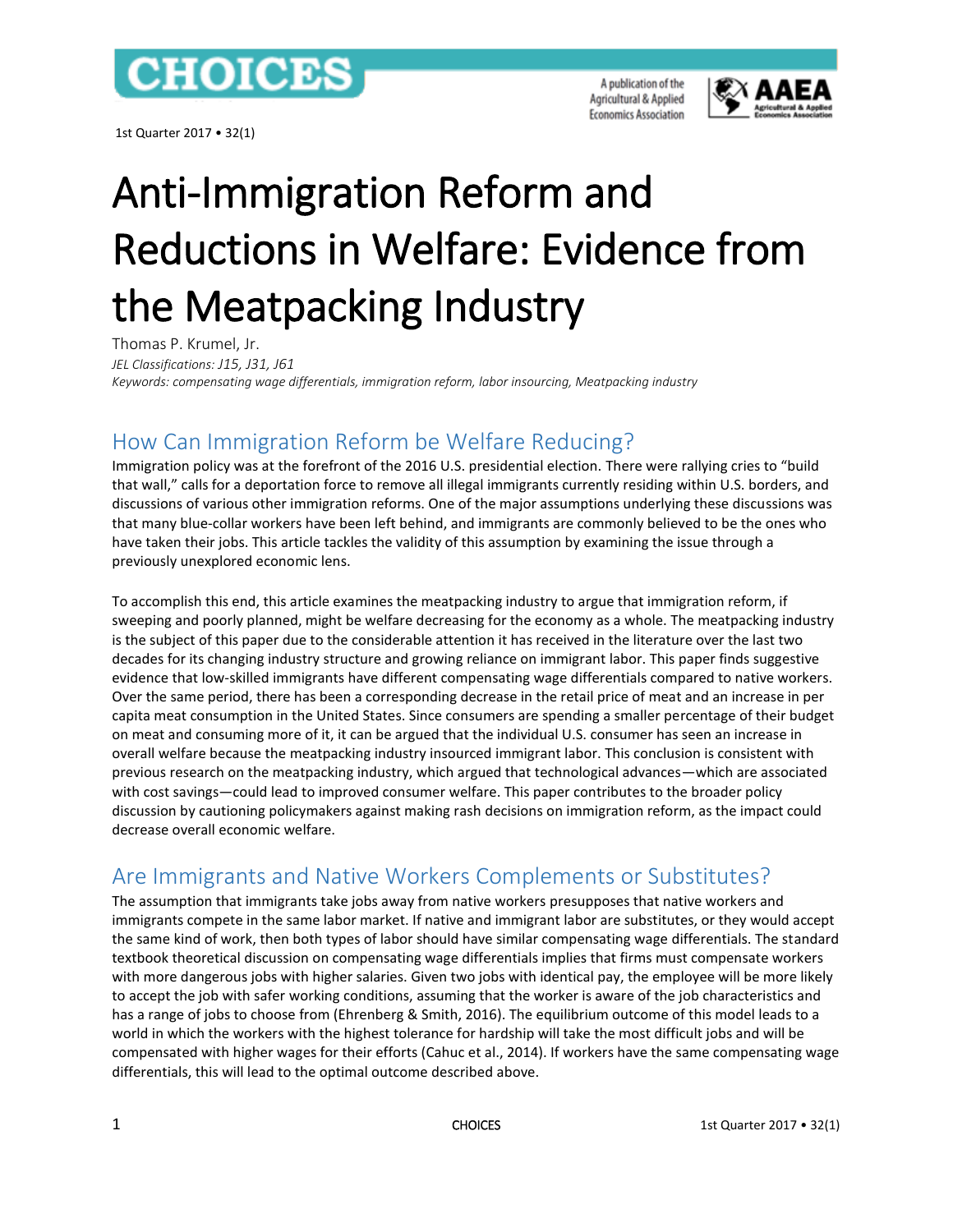However, Orrenius and Zavodny (2009) found that immigrants tend to work in riskier occupations on average. The authors were concerned that the government might need to intervene if immigrants accept riskier work as a result of a lack of information. They suggested that future research should examine whether immigrants do in fact, earn the same compensating differential as native workers. If immigrant labor accepts riskier work than natives on average, then maybe the two should be viewed as complements rather than substitutes, which would undermine the "they took our jobs" narrative.

I am not the first researcher to make this suggestion; previous research indicates that undocumented immigrant labor is a complement, not a substitute, to native labor (Bean, Lowell, & Taylor, 1988; Orrenius & Zavodny, 2009; Enchautegui, 2015). To help justify this conclusion and as a first attempt to address the question with which Orrenius and Zavodny (2009) concluded their article, I show suggestive evidence that immigrants have different compensating wage differentials from natives in the meatpacking industry

#### Reliance on Hispanic Immigrant Labor

Kandel and Parrado (2005) identified four major changes that occurred in the meatpacking industry over the last few decades and led to a labor force largely different from that previous to the 1970s. These four changes were adjustments in the organization of production, increased industrial concentration, geographic relocation, and alterations to working conditions.

Adjustments in the organization of production were a result of changing patterns of food consumption among Americans, whose consumption of poultry and value-added meat products increased and consumption of beef decreased. At the same time, the industry became less concentrated, with large firms taking over market share and forcing firms that previously had labor unions to de-unionize to remain competitive. At a time when the term "outsourcing" was coined, the meatpacking industry moved production closer to its inputs to save on transportation costs, which makes sense given the perishable nature of the main input. The final change was a technological improvement that resulted in the de-skilling of the industry away from semi-skilled butchering, coupled with the de-unionization of plants. Previously, meatpacking had been an avenue for relatively high pay despite minimal education; however, this change in the industry shifted meatpacking from a quasi-trade to a lowskill, repetitive-motion, assembly-line form of production. Firms lost the ability to cost-effectively outsource their product, working conditions deteriorated, and firms became newly reliant on labor-intensive, lower-skilled work. This industry restructuring led the meatpacking industry to rely heavily on insourced labor, mainly Hispanic immigrants.

A bevy of demographic literature has examined new settlement patterns among Hispanic immigrants in rural America and postulated on the reasons for these new settlement patterns. The first national survey to examine these new settlement patterns was Kandel and Cromartie (2004), who found that almost all non-metro counties saw Hispanic population growth, but "high-growth Hispanic" counties accounted for a very large percentage of the Hispanic population growth in rural counties. They stated, "Hispanic population growth throughout the non-metro United States – especially the South and Midwest – reflects the growing presence in industries that require lowskilled workers. These include meat processing…" (p. 4). Using Worthington, Minnesota, as an example, Lichter, Parisi, and Taquino (2016) discussed how the town's Hispanic population increased from 392 in 1990 to 4,521 in 2010, connecting this growth to the presence of a large meatpacking plant. The emerging pattern indicates that as meatpacking plants located closer to the inputs they brought with them a new immigrant labor force that previously had not resided in these rural communities because the original workforce was either too small or unwilling to accept these positions.

This branch of the literature finds that the main reason for these new settlement patterns goes back to the restructuring of the industry. Stull, Broadway, and Griffith (1995) devote multiple chapters to describing the emergence of a usually informal process by which firms have insourced their labor as a result of restructuring, They begin their discussion by describing the alterations to the relationship between capital and labor based on technological advances that have led plants to relocate to new geographic locations, despite the lack of labor to support large meatpacking plants. These technological advances have also caused worsened working conditions and higher injury rates among employees. To operate the plants, the meatpacking industry expanded the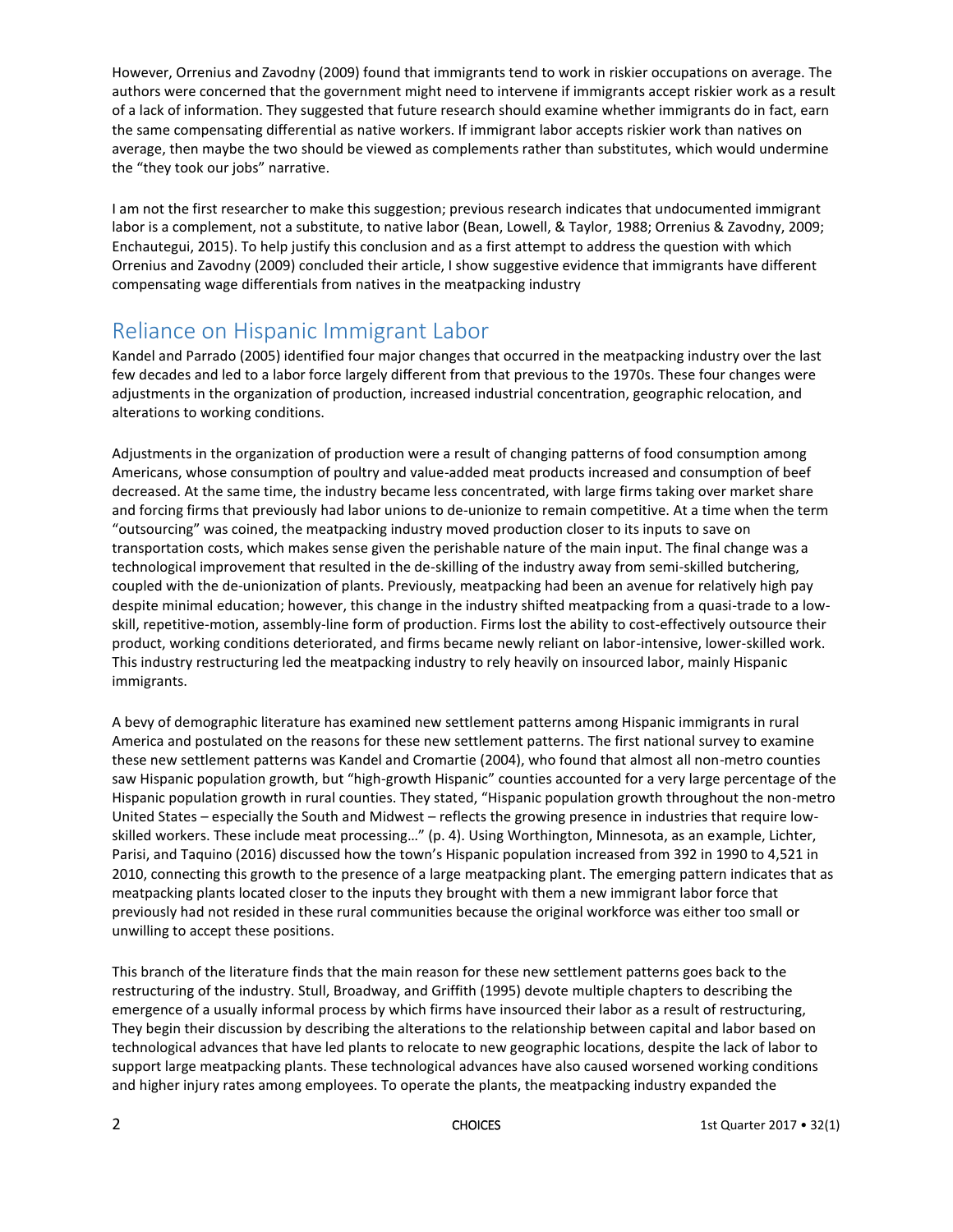workforce in the community, first by bringing in unemployed workers from other states and then, eventually, immigrants from outside the country. (It is important for this analysis to emphasize the fact that the meatpacking industry first recruited from within the United States. The argument for immigrants taking American jobs rests on the idea that the individuals who previously held semi-skilled meatpacking positions would be getting their jobs back. History shows that even if immigrant labor were not available, these relatively high-paying jobs are not returning.) First, utilizing the immigration reforms of 1986 and 1990, labor intermediaries and subcontractors were originally used to insource immigrant labor. Ethnic enclaves emerged in these communities to fill the needs of the immigrant workforce, and these enclaves have become vital tools to help plants recruit new employees to the area.

Much of the economic research on the meatpacking industry, like the demography research discussed above, has focused on community impacts. The key findings of interest from this body of research are a decrease in average community wage, an increase in the Hispanic population in the community, and an increase in the foreign-born population in the community (Artz, Orazem, & Otto, 2007; Artz, Jackson, & Orazem 2010; Artz, 2012). These findings suggest that the meatpacking industry employs a disproportionate number of Hispanic immigrants who are make lower wages than those who previously resided in these communities. These findings are further supported by a 2004 study by the Pew Hispanic Center that listed meatpacking as the industry with the thirteenthhighest concentration of foreign-born Hispanics (Kochhar, 2005). Another Pew Hispanic Center study, which came out the following year, estimated that 20–25% of all workers employed in the meatpacking industry were illegal immigrants (Passel, 2006).

Additionally, rural-to-urban migration is occurring in communities with high concentrations of meatpacking employment, which suggestions that natives are unwilling to remain in these communities, and thus, they are also unwilling to accept these jobs (Krumel, 2017). The research in demography and in economics agree that changes in the structure of the meatpacking industry have led to lower wages and a higher concentration of Hispanic immigrant labor.

#### Evidence for Distinct Compensating Wage Differentials

It makes sense to examine the data on industry wages and injury rates over time and compare them to the change in the concentration of Hispanic workers employed in the industry. Figure 1 shows the historical relationship between these variables using Integrated Public Use Micro Data Series (IPUMS)-USA data.

It is important to note that "Industry Wages" corresponds with the left vertical axis and "Disability Cases per Worker" and "Concentration of Hispanic Workers" correspond to the right vertical axis. Figure 1 makes it apparent that between 1970 and 2000, industry wages decreased and the percentage of disability cases per worker and concentration of Hispanic workers in the industry increased. (The table does not



include data for 2010 because no measures for disability cases are available for that year; however, wages continued to decrease and the concentration of Hispanic workers continued to increase.) The average wage earned in the industry declined by 11% from 1970 to 2000. During this same period, disability cases per worker increased by nearly 400%; the meatpacking industry has earned its classification as the most dangerous factory job in America (Orrenius & Zavodny, 2009). These data points describe the story of de-unionization that occurred in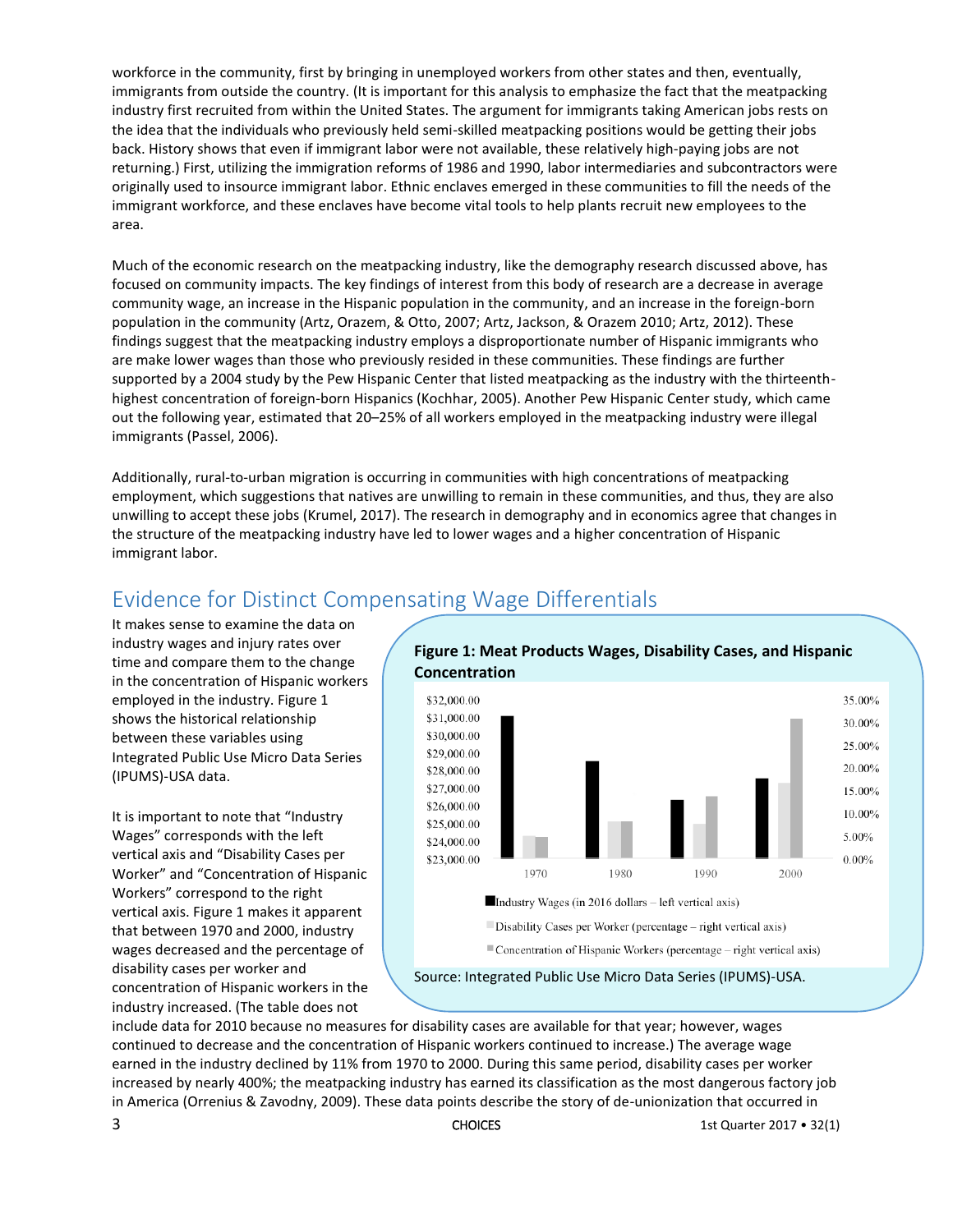the late 1970s and early 1980s. Because the meatpacking industry was largely able to eliminate the unions, wages decreased and working conditions deteriorated. If we are to take the complementary view of low-skilled immigrant labor discussed above (rather than assuming the two types of labor are substitutes), we can better understand the 550% increase in the concentration of Hispanic workers in the meatpacking industry from 1970 to 2000. The substantial uptick from 1990 to 2000 (and not previously) could be tied to the immigration reform acts enacted in 1986 and 1990.

Beyond the impact of de-unionization, the data also suggest that low-skilled Hispanic workers have a different compensating wage differential than low-skilled native workers. Low-skilled Hispanic workers appear willing to tolerate the lower wage and higher injury rate in the meat products industry more than low-skilled native workers are. This inference can be made because of the additional costs associated with having an immigrant workforce, namely recruiting labor from abroad and the inconvenience of having a workforce comprised of employees who speak English as a second language. If firms were able to employ native workers to avoid these additional costs, they would. Even though wage earnings in the meatpacking industry are above the current minimum wage and higher than many rural alternatives, they are not high enough to induce native workers to endure the difficult working conditions. Reasons for this apparent difference in the compensating wage differentials are that immigrants might not perceive these jobs as riskier, might have less information about the risks of these jobs, or might have few alternatives (Orrenius & Zavodny, 2009).

#### Are Firms Passing Along Cost Savings to Consumers?

The implications of an industry reducing wages and lower working conditions are not necessarily negative as far as overall economic welfare is concerned. If the immigrant workers who take these jobs do so because these jobs represent an improvement on their alternatives at home, it can be argued, that they are in a better position. Commodity prices may also be reduced for consumers as a result of the cost savings that the firms have made by restructuring the industry. Azzam and Schroeter (1997) concluded that the meatpacking industry was becoming more concentrated as a result of technological improvements and that this concentration would potentially reduce the retail price that consumers paid for meat, improving their overall welfare. Table 1 presents historical price patterns for beef, chicken, and pork on meat price spreads as well the amount of each type of meat consumed per capita during this period.

| Table 1: Historical Retail Prices and Consumption Patterns for Beef, Chicken, and Pork |               |            |                  |             |             |            |                         |                    |
|----------------------------------------------------------------------------------------|---------------|------------|------------------|-------------|-------------|------------|-------------------------|--------------------|
| Year                                                                                   | Beef          |            | Pounds   Chicken | Pounds Pork |             |            | Pounds   Total Meat     | <b>Total Price</b> |
|                                                                                        | Prices        | Consumed I | Prices           | Consumed    | Prices      |            | Consumed   Consumed per | Paid               |
|                                                                                        |               | per Capita |                  | per Capita  |             | per Capita | Capita                  |                    |
|                                                                                        | 1970   \$6.14 | 84.6 $N/A$ |                  |             | 40.3 \$5.07 |            | 55.8 N/A                | N/A                |
|                                                                                        | 1980   \$6.76 |            | 76.6 \$2.74      |             | 47.9 \$4.20 |            | 57.3 181.8              | \$889.72           |
| 1990                                                                                   | \$5.08        |            | 67.7 \$2.59      |             | 66.2 \$3.82 | 49.7       | 183.6                   | \$705.23           |
|                                                                                        | 2000 54.14    |            | 67.8 \$2.17      |             | 78.2 \$3.45 |            | 51.2 197.2              | \$627.03           |

#### **Table 1: Historical Retail Prices and Consumption Patterns for Beef, Chicken, and Pork**

Source: Economic Research Service and the National Chicken Council, 2016.

From 1970 to 2000, the price of beef fell by 33% and the price of pork fell 32%. From 1980 to 2000, the price of chicken fell by 21% (all retail prices have been converted to 2016 dollars). From 1980 to 2000, per capita meat consumption increased by 8% and there was a corresponding 30% decrease in total per capita spending on meat. Americans eat more meat and spend less of their income on it, providing suggestive evidence for the conclusion drawn by Azzam and Schroeter (1997) that technological improvements in the meatpacking industry have increased welfare for the average American. While the explanation for the decrease in the prices that consumers have paid for meat over time can not be described solely as a result of firms cutting costs by insourcing immigrant labor, the two trends appear to be related. On average, labor costs account for one-half of all operating costs in the meatpacking industry (Carnes, 1984). If the meatpacking industry were suddenly unable to insource low-wage labor from abroad, their costs would increase. To maintain similar profit levels, firms would pass some, if not all, of the additional cost to the consumer, which would result in higher retail prices for meat. Firms might also be unable to fill all vacancies if native workers were unwilling to accept positions with the firm, even with increased wages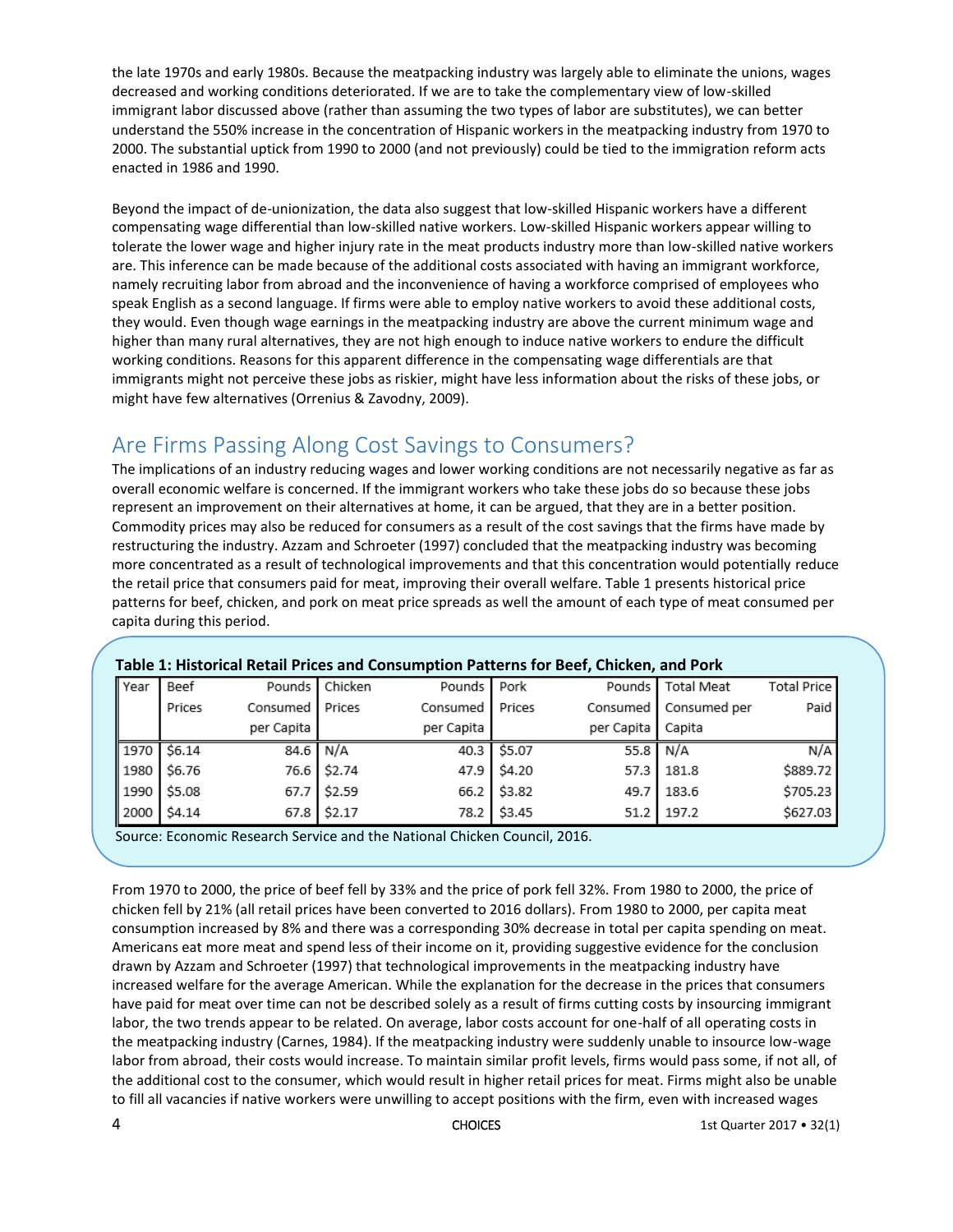and improved working conditions. If this scenario were to play out, consumers of meat would suffer a reduction in welfare and the economy would be worse off, not better.

#### A Word of Caution on Immigration Reform

Consistent with Stull, Broadway, and Griffith (1995), the overall conclusion of this paper is that the meatpacking industry has become more dangerous since 1980, when the industry de-unionized. This is largely attributable to worsened working conditions, which many researchers have mentioned and are directly related to the new type of workers employed in the industry. At the same time, workers in the industry have received lower compensation. Since these two facts contradict the predictions of the simple theoretical model of compensating wage differentials, there must be more to the story, assuming that other industries have not become more dangerous during the same period and that the range of job options has not decreased.

Increasing the labor pool by insourcing labor from abroad appears to be a driving reason for this violation in the compensating wage differentials for the meatpacking industry, as the percentage of Hispanic workers has increased from 4.83% in 1970 to 30.63% in 2000. It makes intuitive sense that an individual with fewer employment options would be more likely to accept a position with lower pay and worse working conditions. For the immigrants employed in this industry, both pay and working conditions might be an improvement on their options at home. If this is not the case and the issue is that immigrants accept jobs with worse working conditions because of lack of information, then I agree with Orrenius and Zavodny (2009) that government intervention might be necessary; however, this conclusion is outside the scope of analysis for this paper. Firms will maximize profits by insourcing labor only when the costs of recruiting immigrant labor and the costs of having a bilingual workforce are less than the cost savings of cutting industry salaries and worsening working conditions. Evidence of ethnic peer networks forming in these communities—as well as the industry electing to utilize labor-intensive, repetitive and low-skilled techniques in the production process—suggests recruiting and employing a bilingual workforce are not overly costly to the industry. A major beneficiary of this change in the labor structure as a result of technological advances in the meatpacking industry is the American consumer. The average American spends less money on meat and consumes more of it, thus increasing welfare in the economy.

This paper fits into the broader narrative of the discussion that immigrants are taking jobs away from native workers. While this paper examined a single industry that relies heavily on immigrant labor, the same analysis of other occupations with higher concentration of foreign-born Hispanic workers (Kochhar, 2005) might paint a similar picture. These are employment opportunities that native workers are largely unwilling to accept because the compensation is too low and the working conditions too difficult (a view expressed by Enchautegui, 2015). Immigrants who work in these sectors are not to blame for reduced employment opportunities for native-born workers. This sentiment, specifically about the meatpacking industry, was mentioned in Kandel and Parrado (2005): "This has reduced the attractiveness of these jobs for native workers and created demand for labor that often cannot be met in rural areas, given prevailing wages" (p. 452). If one were to alter the labor force that these industries have come to rely upon, the result would most certainly be an increase in commodity prices, which could result in an overall decrease in economic welfare. Because altering current immigration policy could be welfare reducing for American consumers, the new administration should think carefully about making adjustments.

#### For More Information

Artz, G. M. (2012). Immigration and meatpacking in the Midwest. *Choices*, *27*(2), 1–5.

- Artz, G., Jackson, R., & Orazem, P. F. (2010). Is it a jungle out there? Meat packing, immigrants, and rural communities. *Journal of Agricultural and Resource Economics, 35*(2), 299–315.
- Artz, G. M., Orazem, P. F., & Otto, D. M. (2007). Measuring the impact of meat packing and processing facilities in nonmetropolitan counties: A difference-in-differences approach. *American Journal of Agricultural Economics*, *89*(3), 557–570.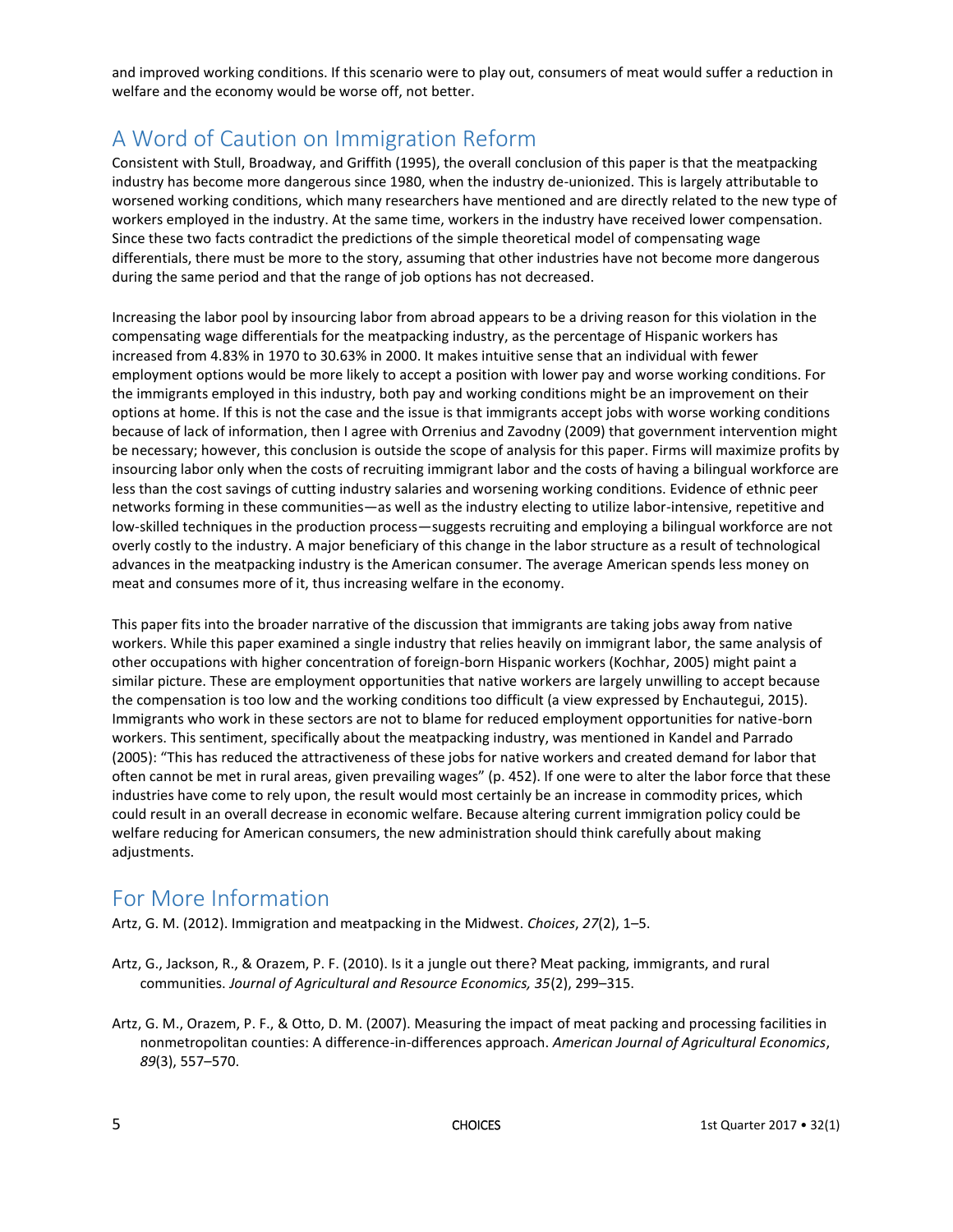- Azzam, A. M., & Schroeter, J. R. (1997). Concentration in beef packing: Do gains outweigh losses? *Choices 12*(1), 26–28.
- Bean, F. D., Lowell, B. L., & Taylor, L. J. (1988). Undocumented Mexican immigrants and the earnings of other workers in the United States. *Demography*, *25*(1), 35–52.
- Cahuc, P., Carcillo, S., Zylberberg, A., & McCuaig, W. (2014). *Labor economics*. Cambridge, MA: MIT Press.
- Carnes, R. B. (1984). Meatpacking and prepared meats industry: Above-average productivity gains. Washington, DC: Bureau of Labor Statistics.
- Ehrenberg, R. G., & Smith, R. S. (2016). *Modern labor economics: Theory and public policy*. London: Routledge.
- Enchautegui, M. (2015) Immigrant and native workers compete for different low-skilled jobs. *The Urban Institute*. Available online: [http://www.urban.org/urban-wire/immigrant-and-native-workers-compete-different-low](http://www.urban.org/urban-wire/immigrant-and-native-workers-compete-different-low-skilled-jobs)[skilled-jobs](http://www.urban.org/urban-wire/immigrant-and-native-workers-compete-different-low-skilled-jobs)
- Hahn, W. (2016) Meat Price Spreads. USDA ERS. <https://www.ers.usda.gov/data-products/meat-price-spreads/>
- Kandel, W., & Cromartie, J. (2004). *New patterns of Hispanic settlement in rural America*. Washington, DC: U.S. Department Agriculture, Economic Research Service, Rural Research and Development Report 99, May.
- Kandel, W., & Parrado, E. A. (2005). Restructuring of the US meat processing industry and new Hispanic migrant destinations. *Population and Development Review*, *31*(3), 447–471.
- Kochhar, R. (2005). *Latino labor report, 2004: More jobs for new immigrants, but at lower wages.* Washington, DC: Pew Hispanic Center. Available online: <http://www.pewhispanic.org/files/reports/45.pdf>
- Krumel, T. P. (2017). The impact of low-skilled immigration on native student school choice outcomes: Does school choice lead to increased segregation in public schools? Paper presented at the Association for Public Policy Analysis & Management DC Regional Student Conference, Arlington, VA, April 7–8. Available online: <https://appam.confex.com/appam/sc17dc/webprogram/Paper19556.html>
- Lichter, D. T., Parisi, D., & Taquino, M. C. (2016). Emerging patterns of Hispanic residential segregation: Lessons from rural and small‐town America. *Rural Sociology 81*(4), 483–518.
- Orrenius, P. M., & Zavodny, M. (2009). Do immigrants work in riskier jobs? *Demography*, *46*(3), 535–551.
- Passell, J. S. (2006). The size and characteristics of the unauthorized migrant population in the U.S. Estimates based on the March 2005 current population survey. Washington, DC: Pew Hispanic Center. Available online: [http://www.pewhispanic.org/2006/03/07/size-and-characteristics-of-the-unauthorized-migrant-population](http://www.pewhispanic.org/2006/03/07/size-and-characteristics-of-the-unauthorized-migrant-population-in-the-us/)[in-the-us/](http://www.pewhispanic.org/2006/03/07/size-and-characteristics-of-the-unauthorized-migrant-population-in-the-us/)
- National Chicken Council (2016). Per capita consumption of poultry and livestock, 1965 to Estimated 2016. Available online: [http://www.nationalchickencouncil.org/about-the-industry/statistics/per-capita](http://www.nationalchickencouncil.org/about-the-industry/statistics/per-capita-consumption-of-poultry-and-livestock-1965-to-estimated-2012-in-pounds/)[consumption-of-poultry-and-livestock-1965-to-estimated-2012-in-pounds/](http://www.nationalchickencouncil.org/about-the-industry/statistics/per-capita-consumption-of-poultry-and-livestock-1965-to-estimated-2012-in-pounds/)
- Ruggles, S., Genadek, K., Goeken, R., Grover, J., and Sobek, M. (2015). Integrated public use microdata series: Version 6.0 [Machine-readable database]. Minneapolis, MN: University of Minnesota.
- Stull, D. D., Broadway, M. J., & Griffith, D. (1995). *Any way you cut it: Meat processing and small-town America*. Lawrence, KS: University Press of Kansas.